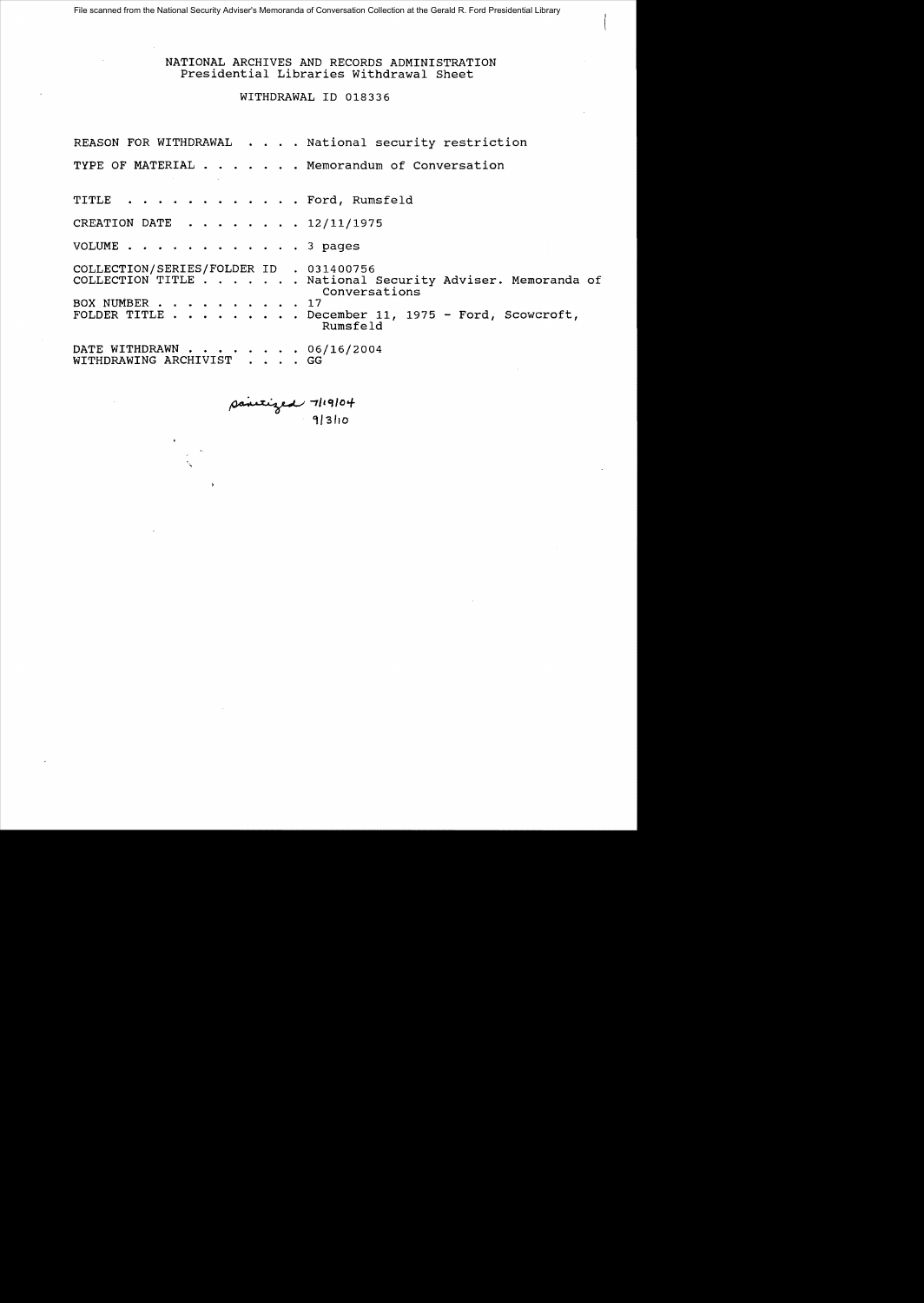MEMORANDUM

#### THE WHITE HOUSE

WASHINGTON

**DECLASSIFIED w/ portions exempted** E.O. 12958 (as amended) SEC 3.3  $MR#$  /0 -119 · #24 *\ tJStJJil4dtlal!ltJ1·* ~<-f::;U" *9/3/10*  dal NARA Data 10/12/10

SECRET/NODIS/XGDS

MEMORANDUM OF CONVERSATION

PARTICIPANTS: President Ford Secretary of Defense Rwnsfeld Brent Scowcroft, Assistant to the Pre sident for National Security Affairs

DATE AND TIME: December 11, 1975 -- Thursday  $19:34 - 10:57$  a.m.

PLACE: The Oval Office

Rwnsfeld: I had good bilateral meetings with the Defense Ministers. The sessions went well -- with pluses and minuses.

[He gave the President a Leber memo]

MBFR was discussed almost not at all.

Scowcroft: Did you see Drew Middleton's article in the New York Times? It discussed Option III and the DPQ.

Rumsfeld: No.

President: I did. It is very interesting. It talks about all these things.

R wnsfeld: [discussed nuclear modernization, etc., and the dangers of giving the impression of denuclearizing Europe.]

I have felt for years that we needed to get our own tactical nuclear strategy put together here and presented to the Europeans on an  $\frac{4}{3}$  orderly basis. Haig has the same fears as Henry, Brent and I orderly basis. Haig has the same fears as Henry, Brent and I



SECRET/NODIS/XGDS

CLASSIFIED BY  $55$   $m$ *ger* **EXEMPT FROM GENERAL OECLASSIFICATION** SCHEDULE OF ENROUTIVE ORDER 11652 E CAFILON CATEGORY AUTOMATICALLY DECLASSIFIED ON  $\frac{\mathcal{I} m_{\ell}}{\mathcal{I} m_{\ell}}$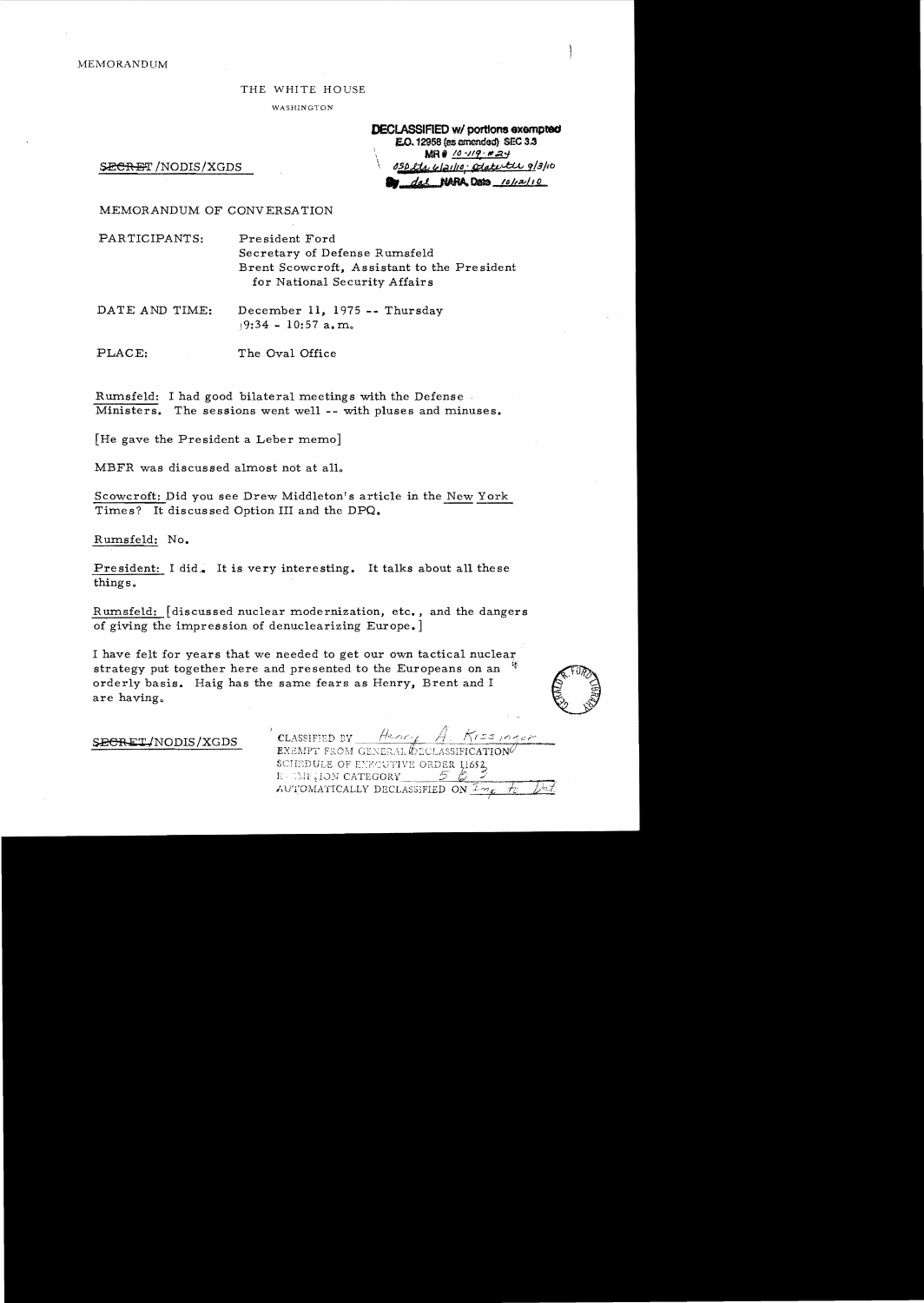## $\frac{\text{SECR}}{\text{E7}}$ /NODIS/XGDS 3

## President: Portugal.

R umsfeld: I talked to the new Air Force Chief of Staff. He is 34 and is purging the Communists. He says he is ahead of the Army and Navy in that respect.

Leber said the US forces were better than two years ago, but not the French forces. The Communists are infiltrating the French Army. There is unionization in the cells.

A bout half of the countries are increasing their budget and the rest are reducing. The US decision on the budget will have an enormous impact on Europe.

We will discuss the budget later. The JCS meeting shouldn't be specifically budget. It is the annual meeting with the JCS. I think they want to be responsible on the budget. Weyand, especially, would rather have smaller forces fully equipped, than a larger force poorly equipped. They would rather have a smaller tough force than a shell which is soft inside.

On Angola there apparently was a lack of coordination for a while. We are moving now but

Did you see the Stein article in the Wall Street Journal? There is danger in saying that Defense needs a certain percentage of the GNP. What we should say is we need enough to defend our interests. The GNP argument can be used subsidiary to that, but we should always provide what is needed and what is perceived to be needed.

New subject -- force posture, the State annual review, and NSC policy review. The Defense contribution requires integration of Defense and State's foreign policy objectives.

Will there be a State of the World message?

Our strategy study should link foreign policy and the defense structure.

Al Hall is resigning. I am trying to get the leaks plugged up. s resigning. I am trying to get the leaks plugged up.<br>
NODIS/XGDS<br>
NODIS/XGDS

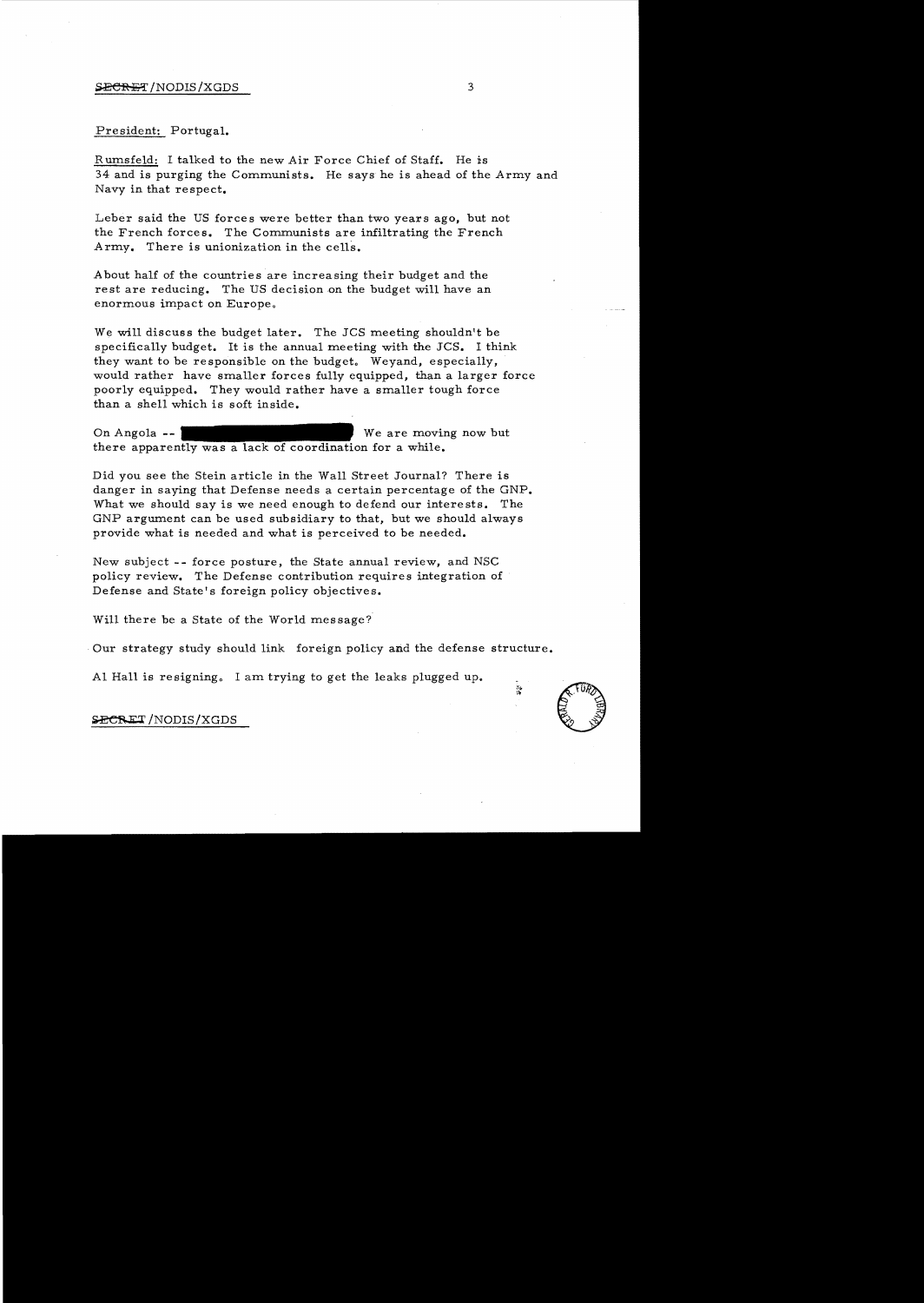# $\frac{1}{2}$   $\frac{1}{2}$   $\frac{1}{2}$   $\frac{1}{2}$   $\frac{1}{2}$   $\frac{1}{2}$   $\frac{1}{2}$   $\frac{1}{2}$   $\frac{1}{2}$   $\frac{1}{2}$   $\frac{1}{2}$   $\frac{1}{2}$   $\frac{1}{2}$   $\frac{1}{2}$   $\frac{1}{2}$   $\frac{1}{2}$   $\frac{1}{2}$   $\frac{1}{2}$   $\frac{1}{2}$   $\frac{1}{2}$   $\frac{1}{2}$   $\frac{1}{2}$

The Europeans are gaining the impression of denuclearization.

We planned a paper for the NPC which should be revised -- maybe into a paper for improving nuclear strategy. If we can agree on what we want to do and then start talking to NATO, we could defuse the Congress (Pastore, Nunn, etc.) over nuclear weapons in Europe. We could present it to NATO bilaterally, through Haig, or by me in June in Hamburg.

President: What would this do to MBFR?

Rumsfeld: We would have to handle it in a way it would have no adverse impact on MBFR.

President: If we tabled Option III, and the Soviet Union accepted, what would be the reaction in NATO countries?

Rumsfeld: I have stayed out of the tactics. That is Henry's turf. Defense is involved in developing the US position, but it is up to Henry and you to decide on the negotiations.

President: We talked MBFR at Rambouillet and Wilson brought up the point about reducing German forces in the first or second phase.

Scowcroft: [Discussed the play on manpower reductions and phases]

R umsfeld: The DPC went well. Mason said in their defense reductions, they would try to preserve the NATO commitments.

There was some talk of standardization, but the Foreign Ministers will deal with that. I stayed pretty well out of the French and Eurogroup situation. That is Henry's problem. Standardization is a hot political and emotional issue. Each country and service wants to preserve it sown, but it is wasteful and inefficient.

Sancar said he had specific ideas on Cyprus.

Forlani was impressive. He talked about Spain. There was a feeling that the first contacts with Spain should be through the EC and not the military. The Europeans sort of said that they didn't think they should limit their contacts to Government. I think we should start working the military first, but that is not the way they see it.

SECRET/NODIS/XGDS